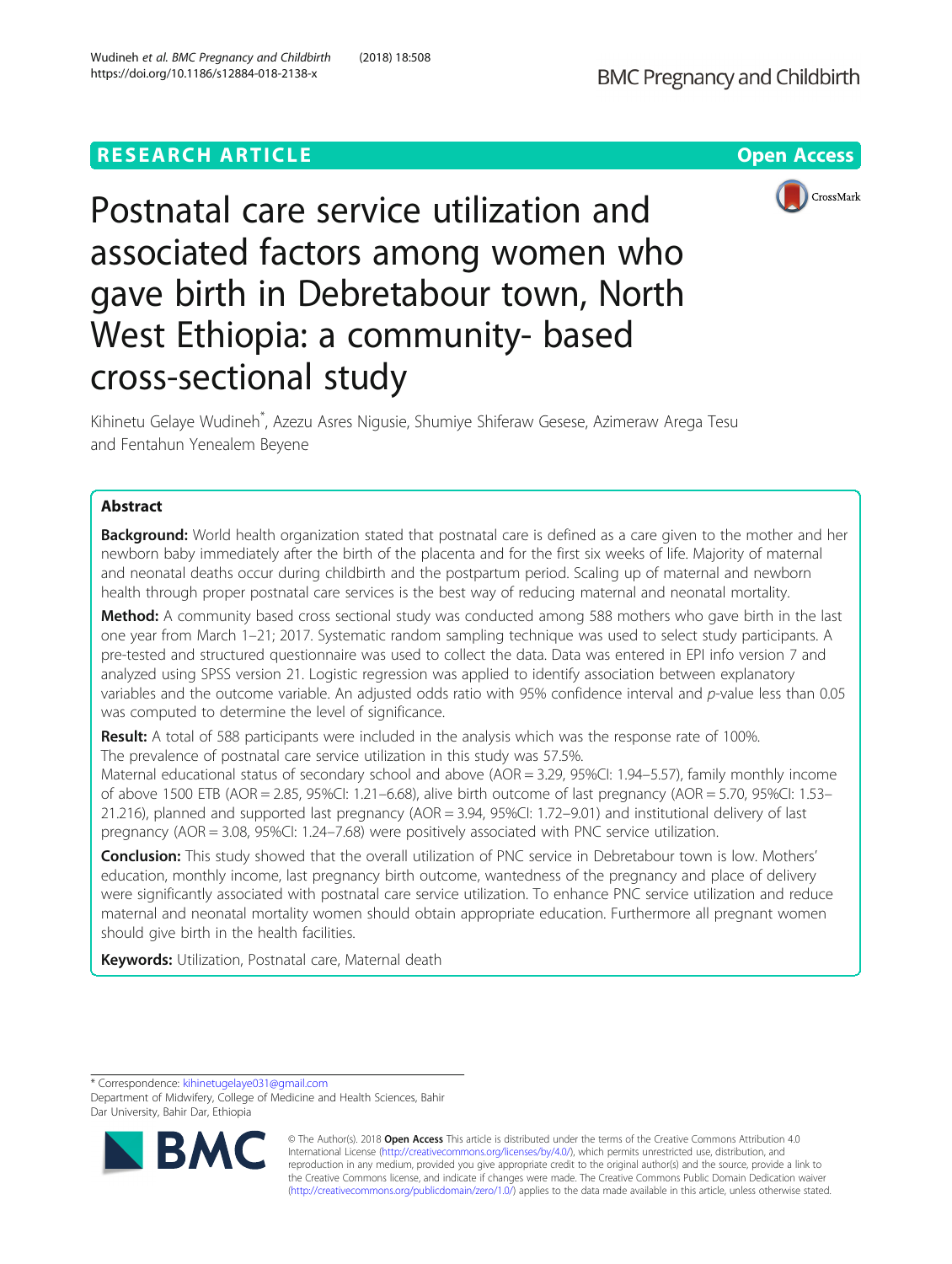### Background

The world Health Organization (WHO) stated that postnatal care (PNC) is defined as a care given to the mother and her newborn baby immediately after the birth of the placenta and for the first 42 days of life [[1\]](#page-7-0).

Majority of maternal and neonatal deaths occur during childbirth and postnatal period [[2,](#page-7-0) [3\]](#page-7-0).

The estimated maternal mortality ratio (MMR) declined across all MDG regions between 19,990 and 2015, although the magnitude of reduction varies substantially between regions [\[4](#page-7-0)].

According to 2015, the two regions with highest MMR are sub-Saharan Africa and Oceania. The MMR in developing regions was 19 times higher than in developed regions. Sub-Saharan Africa has the highest regional MMR (546) per 100,000 live births [\[4](#page-7-0)].

The 2016 Ethiopian Demographic and Health Survey (EDHS) showed that the MMR was 412 deaths per 100,000 live births. In other words for every 1000 live births about four women (4.12) died during pregnancy, childbirth or within six weeks of childbirth.

According to EDHS 2016, only 17% of women receive at least one postnatal care service from a health institution in the first 48 h after birth and Amhara region is the 3rd least region in postnatal care service utilization [[5\]](#page-7-0).

Utilization of maternal health care services decreases maternal and child mortality.

Postnatal care particularly prevents most maternal and child morbidity and mortality. Care given in the postpartum period assists health care providers to detect postdelivery problems and to give treatments timely [[3,](#page-7-0) [6](#page-7-0)]. Shortage of care during this period could result in ill health, disabilities and deaths [[3\]](#page-7-0). Around 65% of maternal deaths and 75% of newborn deaths occur in the first seven days after birth, and around half of these deaths occur in the first one day. A newborn is about 500 times more likely to die in the first day of life than at one month of age [\[7](#page-7-0)].

Appropriate postnatal care could save up to 60,000 newborn lives a year. In Ethiopia, if all new born receives appropriate postnatal care in the recommended time, neonatal mortality could be reduced by 10–27% [\[7](#page-7-0)].

Globally, there were an estimated 303,000 maternal deaths from complications related to pregnancy and childbirth in 2015 which is a decline of 43% from 1990. Majority of the maternal deaths occur in developing regions. It accounts for approximately 99% of the global maternal deaths in 2015, with Sub- Saharan Africa alone accounting for roughly 66% followed by southern Asia 22% [\[4](#page-7-0)].

Less attention was given for postnatal period in developing countries; women and their newborns don't receive postnatal care services from a skilled birth attendant during the first days after childbirth [\[2](#page-7-0)].

Great majority of maternal and neonatal deaths occur during the first 2 days after childbirth. Hence, postnatal care for the women and the child is important in detecting and treating complications occur during the delivery as well as providing information for the mother on her and her newborn health [\[5](#page-7-0)].

To assess the extent of postnatal care utilization, EDHS 2016 asked respondents for their last birth in the 2 years preceding the survey, whether they had received a check up after delivery and the timing of the first checkup and it was found that the level of postnatal care coverage was low in Ethiopia. Only 17% of women reported having received a PNC checkup in the first 2 days after birth. In the case of the Amhara region percentage of women with a postnatal checkup in the first two days after birth was18.4% [[5\]](#page-7-0).

#### Methods

#### Study area and period

This study was conducted from March 1st to 21th, 2017, at Debretabour town. Debretabour, the city of South Gondar zone is found in the northern part of Amhara regional state 98 Kilometers from Bahirdar, the main city of Amhara regional state and 666 Kilometers away from Addis Ababa, the capital city of Ethiopia. According to the 2015 population projection estimate, there were 55,596 residents and around half of them were females. There are 3 health centers, 4 health posts, and 1 general hospital providing postnatal care services in the town.

### Study design and population

A quantitative research involving community based cross-sectional study was conducted among randomly selected reproductive age group of mothers who gave birth in the past one year preceding the data collection period.

Mothers who lived less than six months in the study area at the time of interview and who had communication problem were excluded from the study.

### Sample size calculation and sampling procedure

The single population proportion formula was used to calculate the sample size considering the following assumptions: proportion of women using postnatal care services 33.5% [\[8](#page-7-0)], 95% confidence level, 4% margin of error (absolute level of precision).

Thus, n = 
$$
[Z \alpha/2^* P (1-P)]
$$
  
\n
$$
/d2 = 1.96^{2*} 0.335(1-0.335)
$$
\n
$$
/0.04^2 = 535
$$

Adding 10% non-response rate, a total sample size of 588 women were included.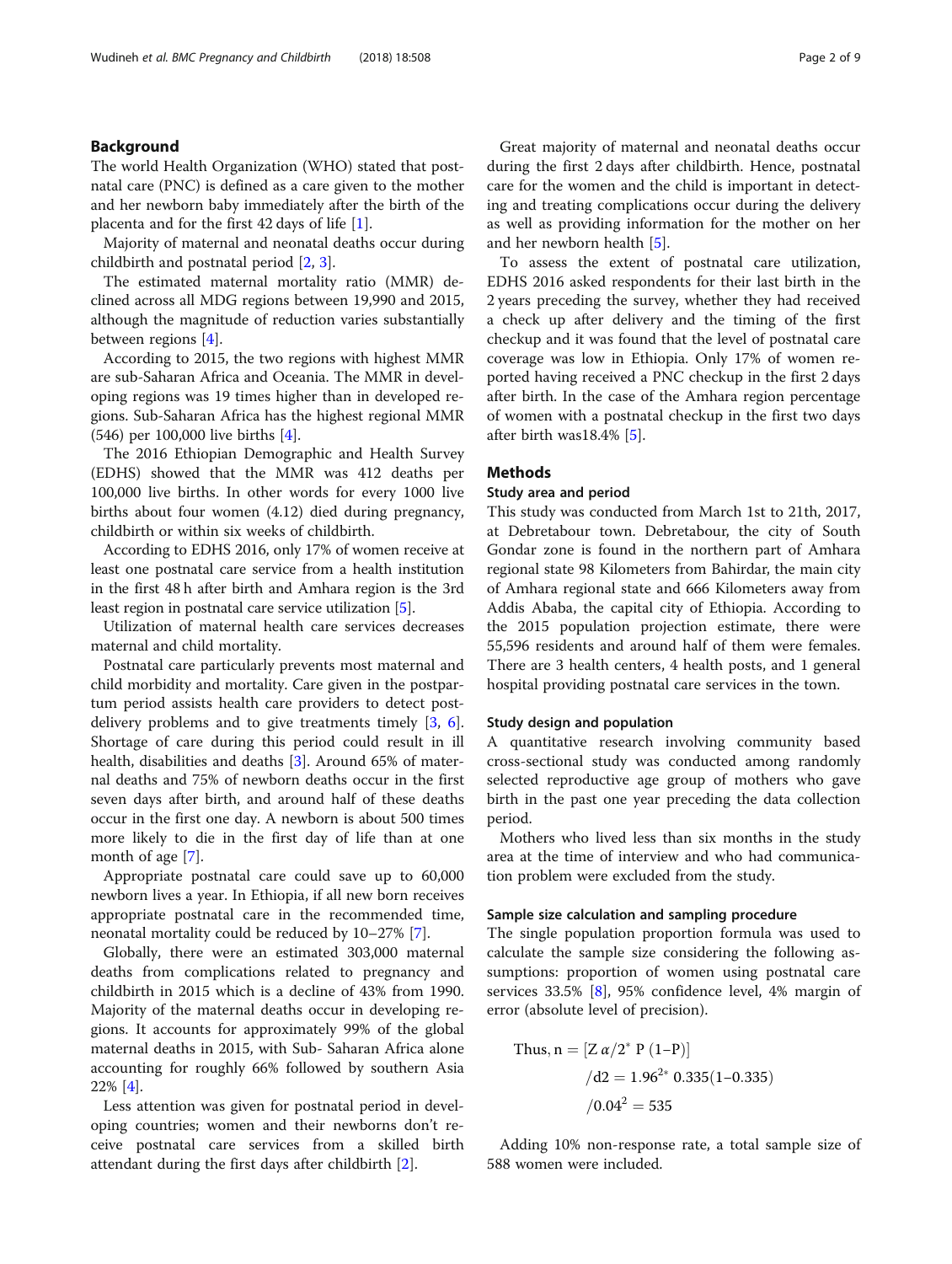Debretabour town intentionally was selected as a study site by considering the health status of women in the town and lack of previous researches related to maternal health care services. Systematic sampling technique was used to select the study units. From the four kebeles all kebeles were selected. The calculated sample size was distributed across the four kebeles proportionally to the size of the households in each kebele. Then the proportion of eligible mothers those who gave birth in the last one year prior to this study were identified. Based on this assumption the available data from registry of the local health extension workers they recently conducted the survey for immunization program was used. The sampling interval of households in each kebele was determined by dividing the total number of households to the allocated sample size. The initial household to be interviewed was selected randomly from the kebele house number registry using a number between 1 and the sample interval. The subsequent household to be included in the study was identified systematically through house-to-house visit. For households with more than one eligible woman, interview was done for one of the mothers using simple random sampling technique. Revisits of two to three times were made in case where eligible respondents were not available at the time of the survey by asking the neighbors whether an eligible women in that house was present or not, after all they were considered as non-respondents.

### Data collection tools and procedures

Data was collected by face to face interview using a structured and pre-tested questionnaire. The questionnaire first prepared in English and translated to Amharic, and then back to English. Four 3rd year diploma midwife students were used to collect data. Two BSC midwives were assigned to supervise the data collection process. Both the data collectors and supervisors were given one day training before the actual work about the aim of study, procedures and collection techniques going through the questionnaires question by question, art of interviewing and ways of collecting the data.

### Data quality control

The quality of data was assured by proper designing and pre-testing of the questionnaires in one of the Kebeles other than Debretabour, in Woreta town on 30 participants. Every day after data collection, questionnaires were reviewed and checked for completeness by the supervisor and principal investigator and the necessary feedback was offered to data collectors in the next morning and before ending all session incomplete questions were completed using precoded for controlling errors during data analysis.

#### Data processing and analysis

The entire questionnaire were checked, coded and entered into EPI Info version 7 and exported to SPSS version 21 software. For analysis descriptive statistical procedures were utilized. Descriptive statistics like percentage, mean and standard deviation were used for the presentation of demographic data and magnitude of post natal care service utilization. Tables and graphs were also used for data presentation.

Binary logistic regression was used to identify factors associated with PNC service utilization on mothers. Variables with P-value less than or equal to 0.2 were selected in to multiple logistic regression models for controlling the possible effect of confounders and finally variables which had independent association with PNC service utilization were identified on the basis of AOR, with 95%CI and p-value less than 0.05.

#### Ethical consideration

Ethical clearance was obtained from institutional Ethical Committee of Bahirdar University. Formal letter of cooperation was written for Regional Health Bureau, Debretabour health office and respective kebeles and permission was obtained. Written informed consent was obtained from each study subjects, each respondent was informed about the objective of the study that it contribute to improve maternal health. Any mother who was not willing to participate in the study has not been forced to participate. They were also informed that all data obtained from them would be kept confidential by using codes instead of any personal identifiers and is meant only for the purpose of the study. Health education on postnatal care service and related complication and other information was given for the participants during interview.

#### Results

#### Socio demographic characteristics of the participants

The total of 588 women participated in the study making the overall response rate 100%. More than half 330(56.1%) of the respondents were in the age group 20–29 with the mean  $\pm$  SD 27.35  $\pm$  5.48 years. Five hundred twenty one (88.6%) of them were married and 564(95.9%) of them were Orthodox Christian followers. Nearly one-six, 102(17.3%) of the respondents were unable to read and write and 260(44.2%) of them attend secondary school and above. Concerning their husbands' educational status, 337(57.3%) of them were attended secondary school and above, and 269(45.7%) of respondents' husband were government employed by occupation. The total monthly household's income was ranging from 100 to 16,000 ETB while 74% of the participants had earned above 1500 ETB per month. Majority, 530 (90%) of the respondents had either TV and/or Radio in their houses (Table [1](#page-3-0)).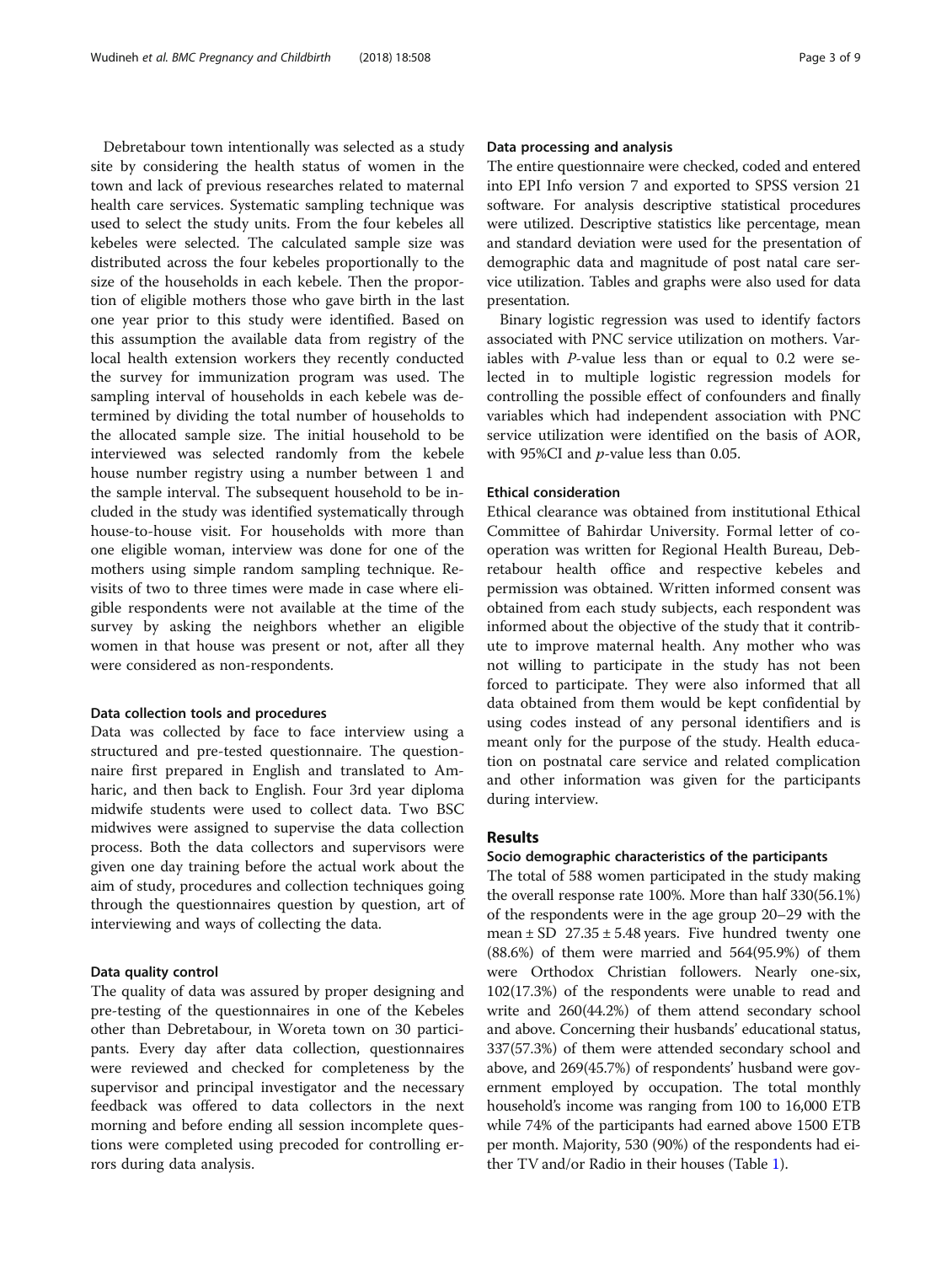<span id="page-3-0"></span>Wudineh et al. BMC Pregnancy and Childbirth (2018) 18:508 Page 4 of 9

Table 1 Socio-demographic characteristics of study participants

| Variables                        | Frequency | Percent |
|----------------------------------|-----------|---------|
| Age                              |           |         |
| < 20                             | 61        | 10.4    |
| $20 - 29$                        | 330       | 56.1    |
| $30 - 39$                        | 173       | 29.4    |
| $40 - 49$                        | 24        | 4.1     |
| Marital status                   |           |         |
| Married                          | 521       | 88.6    |
| Single                           | 32        | 5.4     |
| Divorced                         | 25        | 4.3     |
| Widowed                          | 10        | 1.7     |
| Religion                         |           |         |
| Orthodox                         | 564       | 95.9    |
| Muslim                           | 18        | 3.1     |
| Protestant                       | 6         | 1.0     |
| Ethnicity                        |           |         |
| Amhara                           | 580       | 98.6    |
| Agew                             | 8         | 1.4     |
| Education                        |           |         |
| Cannot read and write            | 102       | 17.3    |
| Can read and write               | 68        | 11.6    |
| Elementary education             | 158       | 26.9    |
| Secondary and above              | 260       | 44.2    |
| Occupation                       |           |         |
| House wife                       | 288       | 49      |
| Government employed              | 139       | 23.6    |
| Merchant                         | 92        | 15.6    |
| Daily laborer                    | 42        | 7.1     |
| Farming                          | 5         | 0.9     |
| Private employ                   | 22        | 3.7     |
| Husband education ( $n = 521$ )  |           |         |
| Cannot read and write            | 22        | 4.22    |
| Can read and write               | 41        | 7.87    |
| Elementary education             | 121       | 23.22   |
| Secondary and above              | 337       | 64.68   |
| Husband occupation ( $n = 521$ ) |           |         |
| Merchant                         | 150       | 28.8    |
| Farming                          | 20        | 3.84    |
| Government employed              | 269       | 51.63   |
| Daily laborer                    | 58        | 11.13   |
| Driver                           | 24        | 4.61    |
| Average monthly income           |           |         |
| < 500 Eth birr                   | 31        | 5.3     |
| 500-1500 Eth birr                | 121       | 20.6    |

| <b>Table 1</b> Socio-demographic characteristics of study participants |  |
|------------------------------------------------------------------------|--|
| at Debretabour town, March 2017(n = 588) (Continued)                   |  |

| Variables        | Frequency | Percent |
|------------------|-----------|---------|
| $>1500$ Fth birr |           | 74.1    |

### Obstetric characteristics of respondents

Among the total respondents, 347 (59.0%) mothers were categorized as Para two to Para four. Of these, 18(3.1%) of mothers faced stillbirth while they gave the last birth.

Three hundred ninety- six (67.3%) of the current pregnancy were planned and supported. Almost all, 567(96.4%) of the mothers had antenatal care follow-up during the last pregnancy while 559(95.1%) of mothers gave their last birth at health institution.

Regarding to the mode of delivery, most respondents 432(77.28%) delivered by spontaneous vaginal delivery (Table [2\)](#page-4-0).

#### Proportion of postnatal care utilization

From total respondents, 338(57.5%) mothers were utilized postnatal care services with confidence interval of (53.4–61.6). Regarding to the frequency of postnatal care visit, 228(67.5%) of participants had visited once, 63(18.6%) women had two times, and the remaining 47(13.9%) were having three or more. The proportion of postnatal care visit within 24 h, at 3–7 days and at six weeks of postpartum were 103(30.5%),104(30.8%) and 162(47.9%) respectively.

Concerning types of service utilization during the postnatal visit, one-hundred sixty seven (28.4%) of the respondents utilized family planning, nearly half (44.9%) of them received immunization, 22.6% of them were tested and counseled for HIV and 106(18%) of them was counseled on breast feeding.

#### Reasons for nonutilization of PNC services

Different reasons were given by the participants for not attending postnatal care services. The most common reason mentioned by the participants for none utilization of postnatal care service was being apparently healthy (Fig. [1\)](#page-5-0).

#### Associated factors of postnatal care utilization

During bivariable logistic regression analysis, those variables that had significant association were marital status, respondents educational level, monthly income, decision making style of the women on her health, decision making style of the women on her child health, parity, birth outcome of the last baby, nature of the last pregnancy and place of delivery.

In multiple logistic regression analysis all variables with  $p$  values less than 0.2 were entered. Only educational status of the respondents, monthly income, birth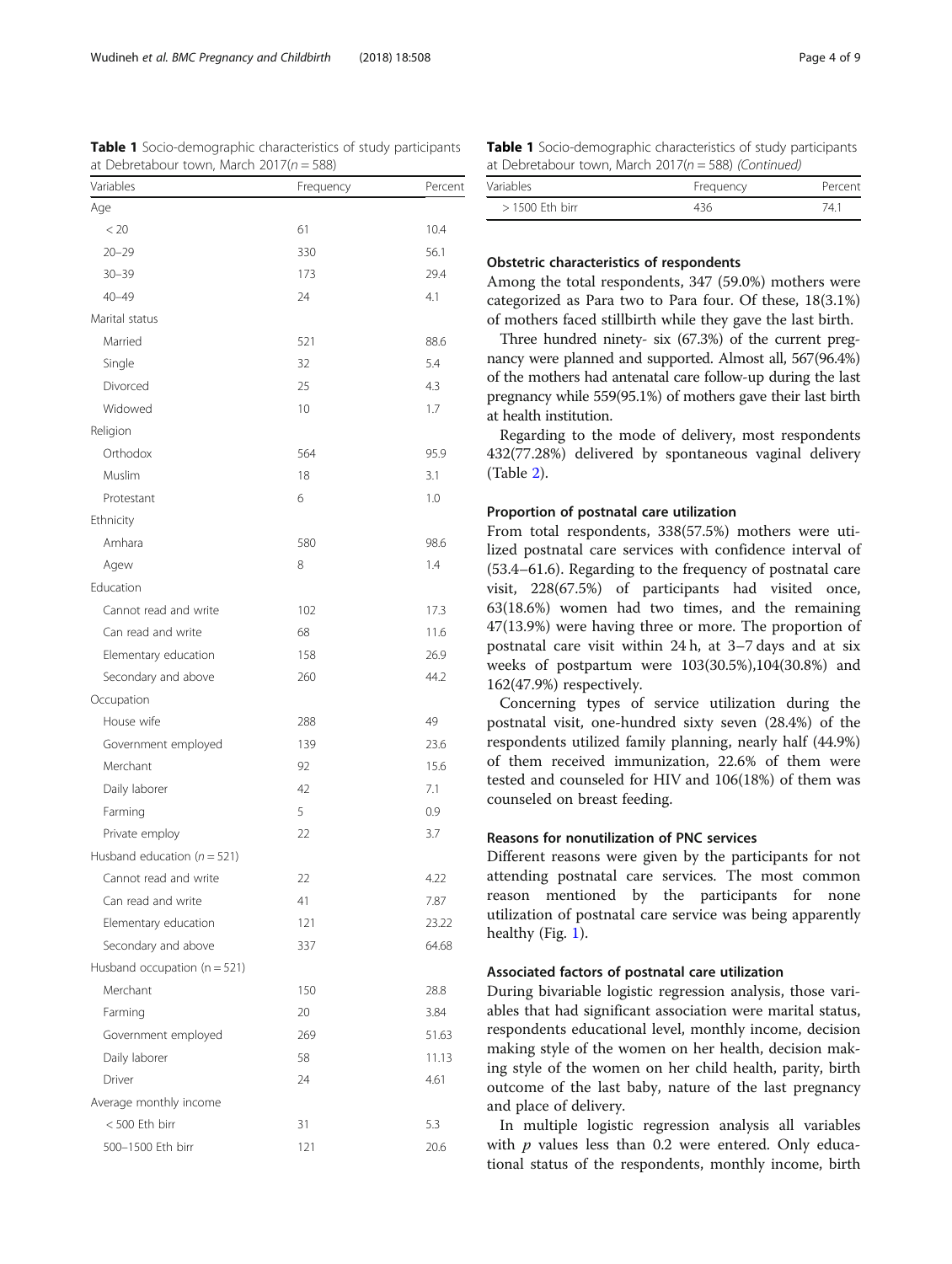<span id="page-4-0"></span>Table 2 Obstetric characteristics of the women who gave birth in the last 12 months in Debretabour town, Northwest Ethiopia, March 2017(n = 588)

| Variables                                                  | Frequency | Percent |
|------------------------------------------------------------|-----------|---------|
| Parity                                                     |           |         |
| 1                                                          | 203       | 34.5    |
| $2 - 4$                                                    | 347       | 59.0    |
| 5 and above                                                | 38        | 6.5     |
| Outcome of birth                                           |           |         |
| Alive                                                      | 570       | 96.9    |
| Still birth                                                | 18        | 3.1     |
| Nature of last pregnancy                                   |           |         |
| Planned and supported                                      | 396       | 67.3    |
| Unplanned but supported                                    | 155       | 26.4    |
| Unplanned and unsupported                                  | 37        | 6.3     |
| Place of delivery                                          |           |         |
| Home                                                       | 29        | 4.9     |
| Health institution                                         | 559       | 95.1    |
| Mode of delivery ( $n = 559$ )                             |           |         |
| Spontaneous vaginal delivery                               | 432       | 77.28   |
| Instrumental delivery                                      | 83        | 14.85   |
| Cesarean section                                           | 44        | 7.87    |
| Advise for any danger signs before discharge ( $n = 559$ ) |           |         |
| Yes                                                        | 375       | 67.08   |
| N <sub>o</sub>                                             | 184       | 32.92   |
| ANC visit during last pregnancy( $n = 588$ )               |           |         |
| Yes                                                        | 567       | 96.4    |
| <b>No</b>                                                  | 21        | 3.6     |
| Awareness about PNC service                                |           |         |
| Yes                                                        | 379       | 64.5    |
| No                                                         | 209       | 35.5    |

outcome of the last pregnancy, nature of the last pregnancy and place of delivery were had significant association with postnatal care service utilization.

Accordingly, those women whose educational status secondary school and above were 3 times (AOR = 3.29, 95% CI: 1.94–5.57) more likely to utilize PNC service than those women who couldn't read and write. Those mothers who had monthly household income greater than 1500 ETB were 2.8 times more likely to utilize PNC services than those women who earned less than 500 ETB (AOR = 2.85, 95%CI:1.21–6.68).Mothers who gave birth alive neonate were 5.7 times more likely to get postnatal care services than mothers who gave still birth(AOR = 5.70,95%CI:1.53–21.21).

The odds of having postnatal care visit for those women whose pregnancy were planned and supported were 3.9 times more likely to have PNC visit than those women whose pregnancy were unplanned and unsupported(AOR = 3.96,95%CI:1.72–9.01).

Those mothers who gave birth to their latest child at the health institution were 3 times (AOR = 3.08, 95%CI: 1.24–7.68) more likely to get postnatal care service utilization when compared with those mothers who gave birth to their latest child at home (Table [3\)](#page-6-0).

### Discussion

This study indicated that more than half, 338(57.5%) of the participants had received PNC services with confidence interval of (53.4–61.6).

The utilization of postnatal care service in this study is lower than a study done in Bahi District, Tanzania 70.8% [[9\]](#page-7-0). The possible explanation for this difference may be due to social context variation.

This result is also lower than the previous Ethiopian studies: Addis Ababa, 65.6% [[10](#page-7-0)], Gondar Zuria District, 66.83% [\[11\]](#page-7-0) and Adwa town 78.3% [\[12\]](#page-7-0). The possible explanation for this difference might be due to those communities with a low concentration of educated and poor women lead to the lower attention of the need for postnatal care service utilization. The other suggestion might be due to sample size determination differences. Lastly it might be due to lack of information about postnatal care, low maternal knowledge about danger signs of postnatal care and low attention of health professionals in counseling the women to came back for postnatal care.

According to this study the utilization of postnatal care service is higher than a study conducted in rural area of Western Rajasthan, India 35.86% [[13\]](#page-7-0), Nepal 43.2% [\[14\]](#page-7-0), Palestine 36.6% [\[15\]](#page-7-0), Soroti district Eastern Uganda 15.4% [[16\]](#page-7-0), Africa 36% [\[17](#page-7-0)] developing countries 36% [\[18](#page-7-0)], a study done in four Sub-Saharan African countries: Burkina Faso 25%, Kenya 33%, Malawi 41% and Mozambique 40% [[19\]](#page-7-0).The possible reason to the discrepancies might be due to cultural differences, time differences of study socioeconomic status, geographical factors, heterogeneity of study population and political concern of governments. The other possible explanation for the difference might be due to the unique nature of Ethiopia utilizing health extension workers.

This finding is also higher than the 2016 EDHS national and Amhara regional report [[5](#page-7-0)].The possible reason for this difference may be the study area where EDHS included both women who lives in urban and rural areas of the country while our study includes only urban residents. Hence, women who live in urban areas are at a greater advantage of getting education opportunity and maternal health care services. Additionally, women in the urban areas may get easy access to health facility and health professionals as compared to their counterparts.

Postnatal care utilization of this study is higher than the research carried out in Sidama zone (Southern Ethiopia) 37.2% [[20\]](#page-7-0), Debre Markos town 33.5% [\[8\]](#page-7-0), Abuna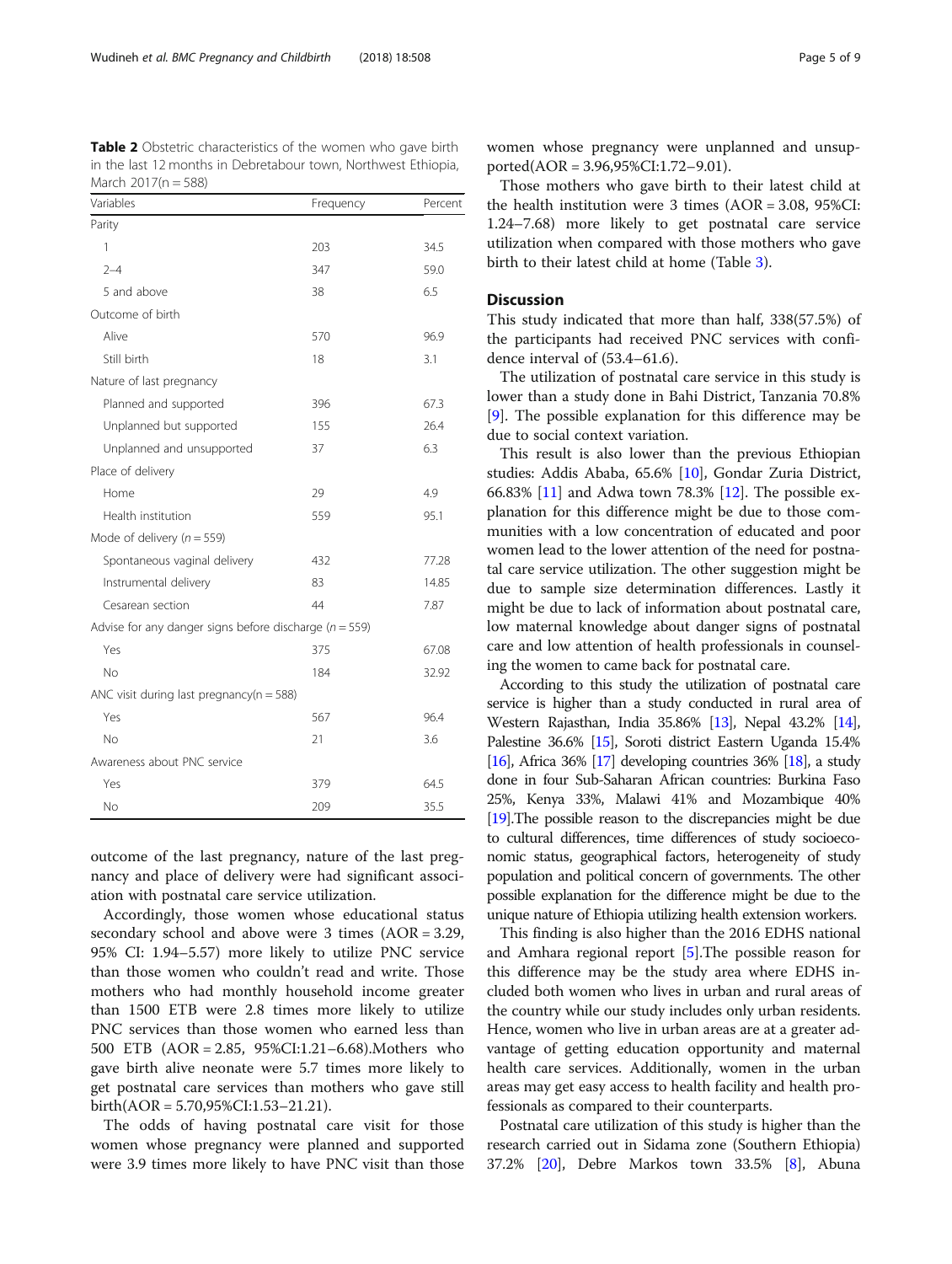<span id="page-5-0"></span>

Gindeberet District, Oromiya 31.7% [\[21](#page-7-0)],Hadiya zone, South Ethiopia 22.7% [\[22\]](#page-7-0), Dembecha District 34.8% [[23](#page-7-0)], baseline and end line postnatal care surveys in Amhara and Oromia region [[24\]](#page-8-0), Jabitena district, Amhara regional state, 20.2% [[25](#page-8-0)] and Lemo Woreda 51.4% [\[26\]](#page-8-0).This difference may be due to time difference between these studies, socioeconomic status, and cultural factor. The Other possible explanation for these differences may be increased governmental focuses from year to year in order to improve maternal and neonatal healths.

According to this study, the odds of PNC service utilization among women with secondary school and above by education were 3 times than those who couldn't read and write. This finding is consistent with the study done in Nepal  $[14]$  $[14]$ , Cambodia  $[27]$  $[27]$ , rural area of Western Rajasthan, India [[13\]](#page-7-0), developing countries [[18\]](#page-7-0), Africa [[17\]](#page-7-0), Nigeria [[28\]](#page-8-0), Bahi District, Tanzania [[9\]](#page-7-0), rural India [\[29\]](#page-8-0), Entoto Fana health center, Addis Ababa [[30\]](#page-8-0), rural Haramaya District, Eastern Ethiopia [\[31](#page-8-0)], southern Ethiopia [[20\]](#page-7-0), Abi-Adi Town, Tigray [\[32](#page-8-0)], Jabitena district, Amhara region [[25\]](#page-8-0) and Dembecha District, North West Ethiopia [\[23](#page-7-0)].The possible reasons for this similarity might be due to the fact that once a women is educated, her autonomy and decision making skill on her health and maternal health care services utilization is high [[32\]](#page-8-0).Similarly, uneducated mothers have no chance to participate in different social and economic positions, decision making and women's empowerment. Additionally, education helps to increase mothers' level of awareness and their acceptance of new idea and provides better education to other women regarding postnatal care services utilization.

In the present study, the odds of PNC service utilization among women with monthly income greater than 1500 ETB were 2.8 times than those who earn less than 500 ETB. This finding is consistent with a study done in developing countries [[18](#page-7-0)], Rwanda [[33](#page-8-0)], Nigeria [\[28](#page-8-0)], Tanzania [\[34](#page-8-0)], India [\[29\]](#page-8-0), Nepal [\[14\]](#page-7-0) and Addis Ababa, Ethiopia [[30](#page-8-0)].

The possible suggestion for this might be women having better monthly income can afford for all expenses like for transportation.

The analysis also showed that, the odds of PNC service utilization among women with alive birth outcome were 5.7 times than those who gave still birth. This is in line with a study done in Debre Markos town [[8\]](#page-7-0). The possible reason for this similarity may be good birth outcome might have better insight in postnatal care service utilization.

This study also showed that, the odds of PNC service utilization among women with desire of pregnancy were 4 times than those whose pregnancy was unplanned and unsupported. This finding is supported by a study done in three rural districts of Tanzania [[35\]](#page-8-0) and California [[36\]](#page-8-0).

This study also revealed that the odds of PNC service utilization among women who gave birth at health facility were 3 times than those who delivered at home. This finding is consistent with a study done in three rural districts of Tanzania [[35\]](#page-8-0), Rwanda [\[33](#page-8-0)], Nigeria [[28](#page-8-0)], Tanzania [[34\]](#page-8-0), Nepal [[14](#page-7-0)], Addis Ababa, Ethiopia [\[30](#page-8-0)], Hadiya zone, South Ethiopia [\[22](#page-7-0)], Debre Markos town [\[8](#page-7-0)], Lemo Woreda, Ethiopia [\[26](#page-8-0)] and another study done in Jabitena district, Amhara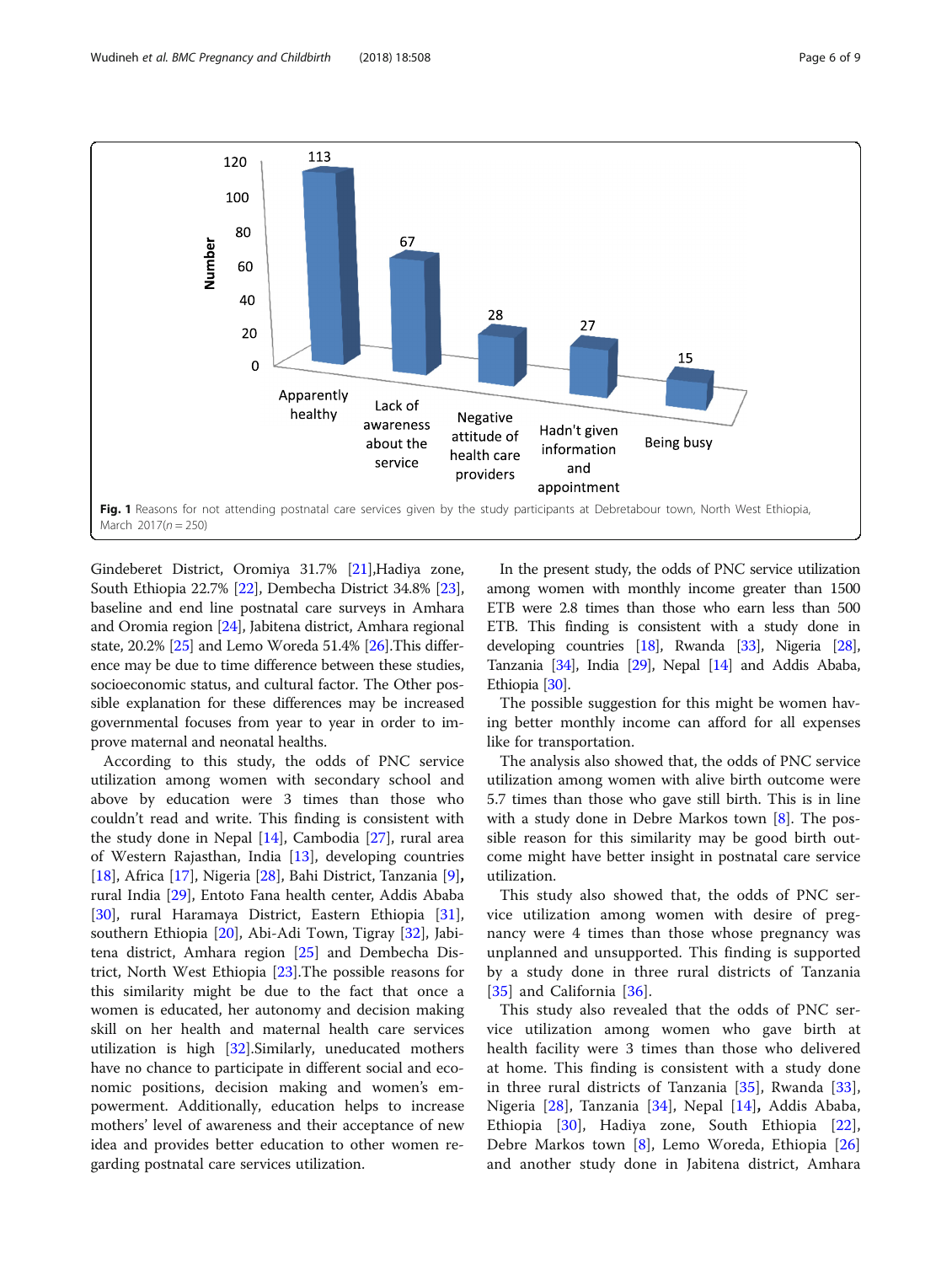<span id="page-6-0"></span>Table 3 Logistic regression analysis of factors associated with postnatal care utilization of the respondents in Debretabour, Ethiopia,  $2017(n = 588)$ 

| Variables                                 | Postnatal care utilization |           | COR(Cl)                | AOR(CI)             | $p$ -values |
|-------------------------------------------|----------------------------|-----------|------------------------|---------------------|-------------|
| Marital status                            | Yes                        | <b>No</b> |                        |                     |             |
| Married                                   | 310                        | 211       | 3.23 (1.50-6.96)       | 1.27 (0.44-3.68)    |             |
| Divorced                                  | 13                         | 12        | 2.38 (0.80-7.04)       | $2.61(0.77 - 8.85)$ |             |
| Widowed                                   | 5                          | 5         | $2.20(0.51 - 9.35)$    | 1.31 (0.24-6.96)    |             |
| Single                                    | 10                         | 22        | 1.00                   | 1.00                |             |
| Educational status of women               |                            |           |                        |                     |             |
| Unable to read and write                  | 38                         | 64        | 1.00                   | 1.00                |             |
| Can read and write                        | 35                         | 33        | 1.78 (0.95-3.32)       | 1.70 (0.88-3.28)    |             |
| Primary education                         | 80                         | 78        | $1.72(1.03 - 2.87)$    | $1.47(0.86 - 2.53)$ |             |
| Secondary education and above             | 185                        | 75        | 4.15 (2.56-6.73)       | 3.29 (1.94-5.57)    | 0.000       |
| Monthly income                            |                            |           |                        |                     |             |
| $< 500$ ETB                               | 9                          | 22        | 1.00                   | 1.00                |             |
| 500-1500 ETB                              | 55                         | 66        | 2.03 (0.86-4.78)       | 2.18 (0.88-5.41)    |             |
| > 1500 ETB                                | 274                        | 162       | 4.13 (1.85-9.19)       | $2.85(1.21 - 6.68)$ | 0.016       |
| Decision making power on her health       |                            |           |                        |                     |             |
| Self                                      | 52                         | 55        | $1.47(0.71 - 3.07)$    | 1.75 (0.64-4.78)    |             |
| Both                                      | 270                        | 170       | 2.48 (1.28-4.78)       | 1.59 (0.69-3.68)    |             |
| Husband                                   | 16                         | 25        | 1.00                   | 1.00                |             |
| Decision making power on her child health |                            |           |                        |                     |             |
| Self                                      | 38                         | 51        | $0.88$ $(0.45 - 1.73)$ | $0.99(0.47 - 2.10)$ |             |
| <b>Both</b>                               | 274                        | 168       | $1.94(1.11 - 3.38)$    | $1.36(0.73 - 2.52)$ |             |
| Husband                                   | 26                         | 31        | 1.00                   | 1.00                |             |
| Parity                                    |                            |           |                        |                     |             |
| One                                       | 122                        | 81        | 2.07 (1.02-4.18)       | $1.41(0.61 - 3.24)$ |             |
| Tow-four                                  | 200                        | 147       | 1.87 (0.94-3.68)       | $1.16(0.53 - 2.51)$ |             |
| Five and above                            | 16                         | 22        | 1.00                   | 1.00                |             |
| Birth outcome of the last pregnancy       |                            |           |                        |                     |             |
| Alive                                     | 335                        | 235       | 7.12 (2.04-24.89)      | 5.70 (1.53-21.21)   | 0.009       |
| Still birth                               | 3                          | 15        | 1.00                   | 1.00                |             |
| Nature of the last pregnancy              |                            |           |                        |                     |             |
| Planned and supported                     | 236                        | 160       | 4.58 (2.10-9.98)       | 3.94 (1.72-9.01)    | 0.001       |
| Unplanned but supported                   | 93                         | 62        | 4.66 (2.06-10.56)      | 4.40 (1.84-10.52)   | 0.001       |
| Unplanned and unsupported                 | 9                          | 28        | 1.00                   | 1.00                |             |
| Place of delivery                         |                            |           |                        |                     |             |
| Home                                      | $\overline{7}$             | 22        | 1.00                   | 1.00                |             |
| Health facility                           | 331                        | 228       | 4.56 (1.91-10.85)      | 3.08 (1.24-7.68)    | 0.015       |

region [[25\]](#page-8-0).The possible explanation for the similarity between place of delivery and postnatal care services utilization can be evidenced by women who gave birth in health institutions have better opportunity to receive health education related to postnatal care services, get access on benefits and availabilities of PNC services during their stay in health facilities.

### Limitation of the study

There could be recall bias since the women were asked for events within the last one year prior to the study. On the other hand the study did not include the rural population which is restricting the scope and relevance. Lastly, since the the design is quantitative it doesn't address cultural issues of the respondents.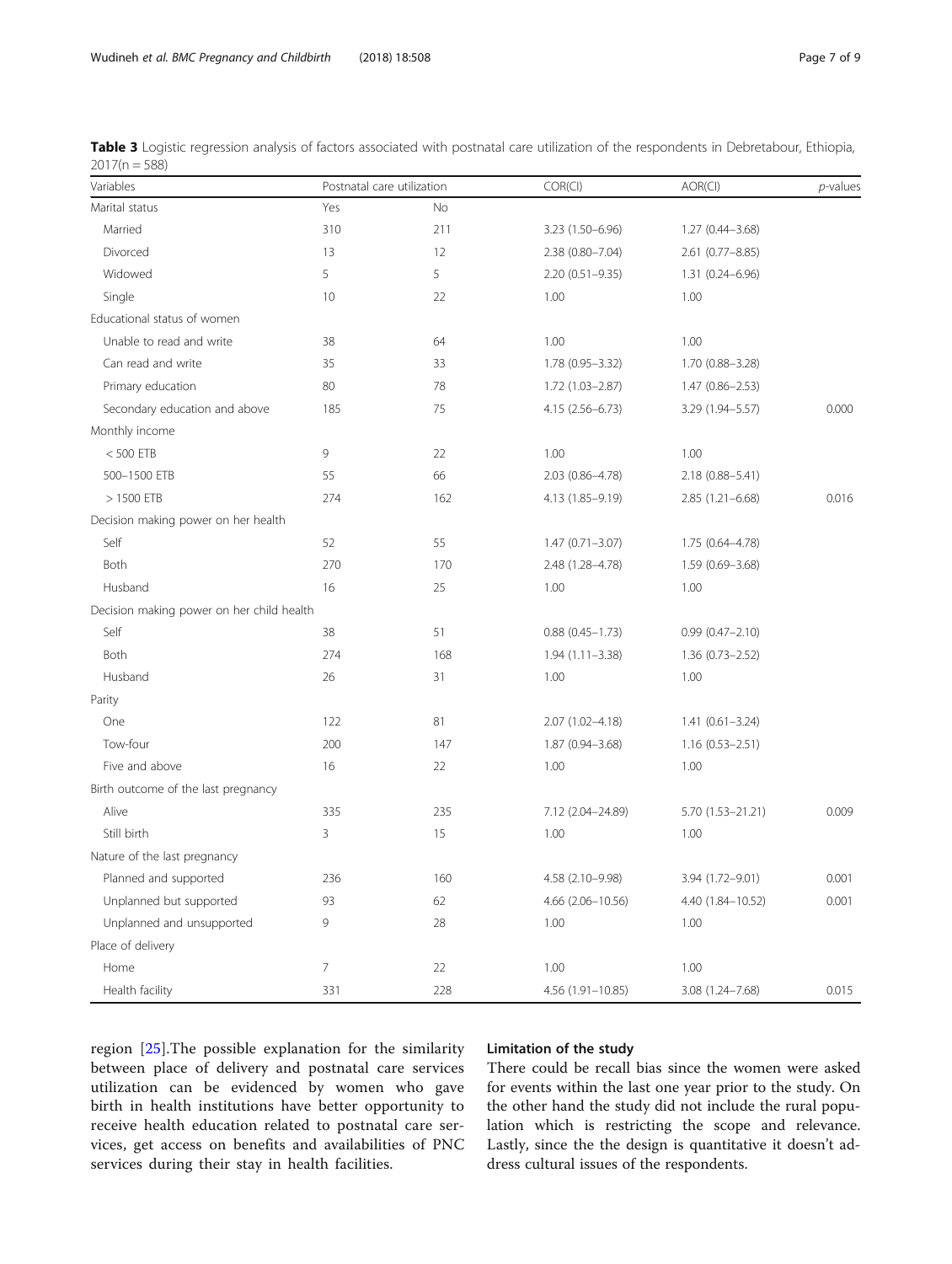### <span id="page-7-0"></span>Conclusion

This study demonstrated that utilization of postnatal care service is still low.

Educational status of the women, monthly household income, birth outcome of the latest pregnancy, wantedness of the last pregnancy and place of delivery were found to be statistically significant for the current PNC service Utilization.

#### Abbreviations

EDHS: Ethiopian demographic health survey; MDG: Millennium development goal; MMM: Maternal mortality ratio; PNC: Postnatal care; WHO: World health organization

#### Acknowledgments

The authors would like to pass their gratitude to Bahirdar University for the approval of ethical clearance. We would like to extend our thanks to Amhara Regional health Bureau, Debretabour health office and respected kebeles for permitting to conduct the study and providing the necessary preliminary information. The authors are also very grateful for data collectors and mothers who participated in this study.

#### Funding

Bahir Dar University. This study was done by the fund obtained from Bahir Dar University for the design and collection, analysis and interpretation of data. However, the funder has no specific role in the preparation of the manuscript.

#### Availability of data and materials

The datasets used and/or analyzed during the. current study are available from the corresponding author on reasonable request.

#### Authors' contributions

KGW, AAN and SSG conceived and designed the protocol, performed the data collection, contributed for data analysis, wrote the paper and revised the manuscript. AAT and FYB participate on the editorial and data entry and analysis. All authors read and approved the final paper.

#### Ethics approval and consent to participate

Ethical clearance was obtained from the institutional review board of Bahir Dar University.

Formal letter of cooperation was written for Regional Health Bureau, Debretabour health office and respective kebeles and permission was obtained. Written consent was obtained from each study participants. Confidentiality of information and privacy was maintained.

#### Consent for publication

Not applicable.

#### Competing interests

The authors declare that they have no competing interests.

### Publisher's Note

Springer Nature remains neutral with regard to jurisdictional claims in published maps and institutional affiliations.

### Received: 3 November 2017 Accepted: 5 December 2018 Published online: 27 December 2018

#### References

- WHO. Technical Consultation on Postpartum and Postnatal Care: Department of making pregnancy safer; Switzerland; World Health Organization. 2008.
- 2. WHO, UNFPA, the World Bank. Trends in maternal mortality: 1990 to 2010. World health organization, UNICEF, UNFPA, and the World Bank 2012.
- 3. Addis Ababa, Maryland, USA: Central Statistical Agency and ICF International; 2012. Central Statistical Agency [Ethiopia] and ICF International: Ethiopia Demographic and Health Survey 2011.
- 4. Alkema L, Chou D, Hogan D, Zhang S, Moller A-B, Gemmill A, et al. Global, regional, and national levels and trends in maternal mortality between 1990 and 2015, with scenario-based projections to 2030: a systematic analysis by the UN maternal mortality estimation inter-agency group. Lancet. 2016; 387(10017):462–74.
- 5. Central Statistical Agency [Ethiopia] and ICF International. Ethiopia demographic and health survey 2016 report Addis Ababa, Maryland, USA: central statistical agency and ICF international. Ethiopia demographic and health survey 2016 report Addis Ababa. Rockville, Maryland. In: USA: central statistical agency and ICF international; 2016.
- 6. FDRE MOH. National reproductive health strategy: 2006–2015. Ministry of health: Department of FH Addis Ababa; 2006.
- 7. FDRE, MOH. Postnatal Care Blended Learning Module for Health Extension program Ethiopia.
- 8. Limenih MA, Endale ZM, Dachew BA. Postnatal care service utilization and associated factors among women who gave birth in the last 12 months prior to the study in Debre Markos town, northwestern Ethiopia: a community-based cross-sectional study. International Journal of Reproductive Medicine. 2016;2016.
- James L, John S, Angelina S. Utilization of maternal postnatal care services among women in selected villages of Bahi District, Tanzania. Curr Res J Soc Sci. 2015;7(4):106–11.
- 10. Senait B. Assessment of prevalence of postnatal care utilization and associated factors among women who gave birth and attending immunization clinic in selected government health centers in Addis Ababa, Ethiopia, 2015: AAU; 2015.
- 11. Tesfahun F, Worku W, Mazengiya F, Kifle M. Knowledge, perception and utilization of postnatal care of mothers in Gondar Zuria District, Ethiopia: a cross-sectional study. Matern Child Health J. 2014;18(10):2341–51.
- 12. Berhe H, Tilahun W, Aregay A, Bruh G, Gebremedhin HGH. Utilization and associated factors of postnatal care in Adwa town, tigray, Ethiopia-a cross sectional study a Peer Reviewed. International Journal for Pharmaceutical and Allied Research. 2012;3(1).
- 13. Sandeep Kumar Uppadhaya SB, Sivodia SK, et al. Utilization of postnatal care services in rural area of Western Rajasthan, India. National Journal of Community Medicine, July. 2016:7(7).
- 14. Khanal V, Adhikari M, Karkee R, Gavidia T. Factors associated with the utilization of postnatal care services among the mothers of Nepal: analysis of Nepal demographic and health survey 2011. BMC Womens Health. 2014; 14(1):19.
- 15. Dhaher E, Mikolajczyk R, Maxwell A, Krämer A. Factors associated with lack of postnatal care among Palestinian women: a cross-sectional study of three clinics in the West Bank. BMC pregnancy and childbirth. 2008;8(1):26.
- 16. J.Izudi D. Use of early postnatal care among postpartum women in eastern Uganda. Int J Gynecol Obstet. 2015;129:161–4.
- 17. Yugbare DKS, Goujon A, et al. A review of factors associated with the utilization of health care services and strategies for improving postpartum care in Africa. Afrika Focus. 2015;28(2):83–105.
- 18. Adhikari C, Yadav RK, Timilshina P, Ojha R, Gaire D, Ghimire A. Proportion and factors affecting for post-natal care utilization in developing countries: a systematic review. Journal of Manmohan Memorial Institute of Health Sciences. 2016;2:14–9.
- 19. Al. De. Opportunities to improve postpartum care for mothers and infants: design of context -specific packages of postpartum interventions in rural districts in four sub-Saharan African countries. BMC Pregnancy and Childbirth. 2015;15(131):1–11.
- 20. Regassa N. Antenatal and postnatal care service utilization in southern Ethiopia: a population-based study. African health sciences. 2011;11(3).
- 21. Birhanu Darega ND, Fikru Tafese and Shimeles Ololo. Institutional delivery and postnatal care services utilizations in Abuna Gindeberet District, west Shewa, Oromiya region, Central Ethiopia: a community-based cross sectional study BMC Pregnancy and Childbirth 2016;16(149).
- 22. Al ZAe. Magnitude and predictors of postnatal care utilization in Hadiya zone, South Ethiopia. International Journal of Current Research. 2015;7(11): 23176–82.
- 23. Hordofa M, Almaw S, Berhanu M, Lemiso H. Postnatal Care Service Utilization and Associated Factors Among Women in Dembecha District. Northwest Ethiopia. 2015;3(5):686–92.